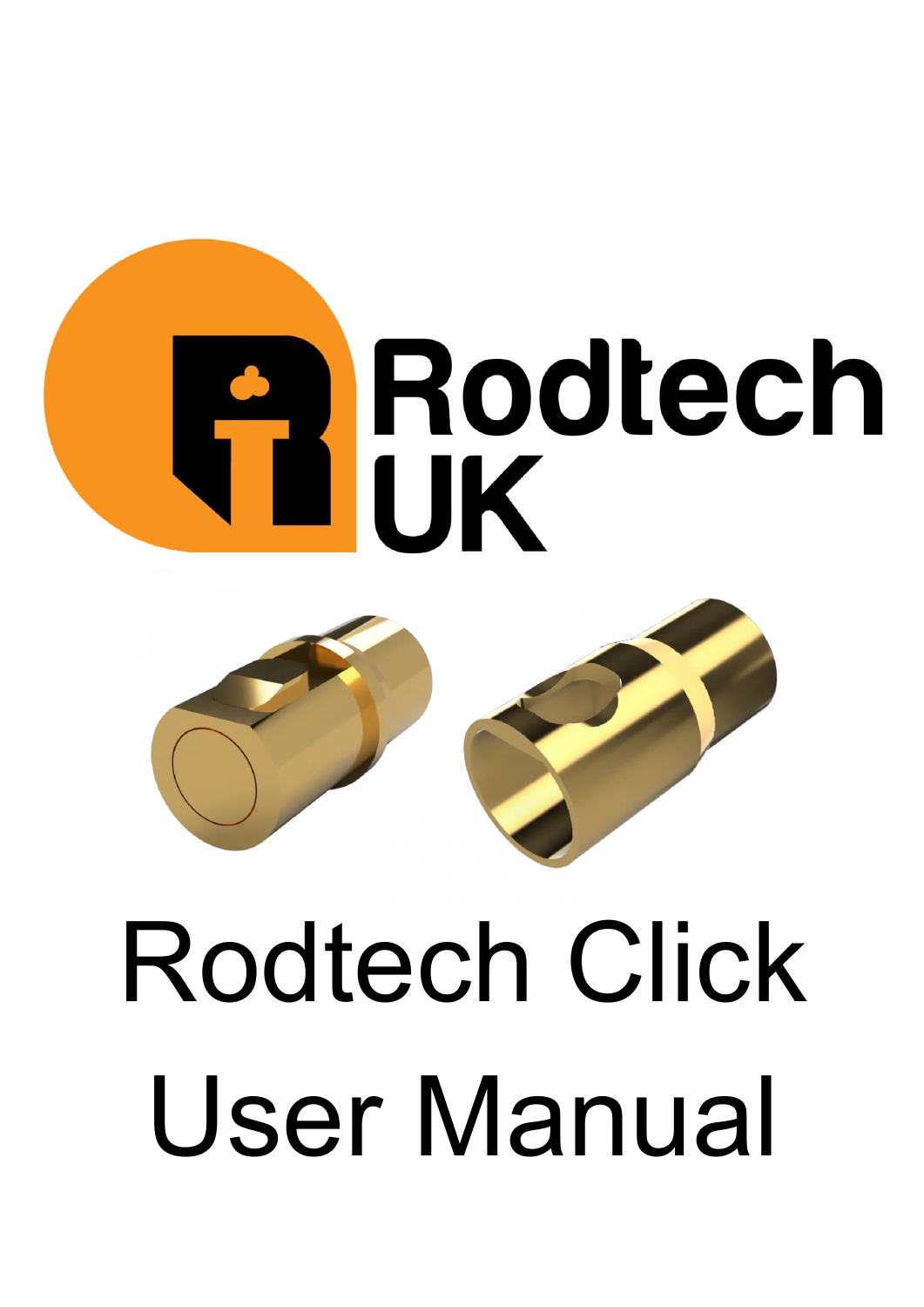Our Rodtech Click Range come with a 12 month replacement guarantee. The guarantee covers all Nonwearable parts and joints on our Rodtech click range. It does NOT cover misuse of equipment or when the equipment is used with the tile breakers It does not cover parts that will wear with use, such as head inserts (Nylons, Chain and Wire etc) You must read the manual for guidance. In the unlikely event you will ever need to use this guarantee, you will be required to return the product to Rodtech or a Rodtech Agent before a replacement part is supplied (subject to our misuse policy).

**PLEASE NOTE:** The simpatico range is not covered by this quarantee and has its own warranty.

1. Always follow manufacturer's instructions when using powered equipment.

2. Liner Manufactures and Insurers approve RODTECH POWER SWEEPING equipment (please see our website for more details). This includes the replacement nylons for the heads, in order to safeguard their warranties. The nylons used by Rodtech are hexagonal and allow the flat sides of the strands to scrape the deposits off within a flue. Other shaped nylons have been tested but DO NOT produce the same effect. The Rodtech Click Rods can be used for both manual and power sweeping and duct cleaning. All new click rod equipment comes with a 1 year warrantee (excluding when used with the tile removers).

**3.** Only use professional drills for power sweeping that have a safety clutch that will stop the drill immediately when the trigger is released. We recommend using a minimum of 18V Cordless drills that have at least a 3ah battery, and above 70Nm of torque; these can be angle or conventional drills however we do not recommend using drills with a speed greater than 1800rpm or less than 400rpm. We find these are preferable to mains versions as they do not involve dangling leads. It is advisable to have two batteries along with a spare drill and drill adaptor. We recommend that the spare drill is minimum 24v or preferred 36v for the 18mm rods when sweeping larger flues, removing bird nests, removing clay liners or any other application where you may put strain onto the drill and could cause it to burn out.

Recommended drills are; 18V angled or standard drills together with a 24v+ drill of personal choice. Alternatively, you will be able to use just one drill unit as recommended on our site, being the Hitachi DV18 DSDL 18 Volt Combi Drill, this particular drill has 92 NM of torque and should handle the toughest of chimneys.

4. When using power sweeping to clean chimneys it is important not to put too much of a bend on the rods as they can distort, heat up and break. Also never keep the rods spinning in the chimney if you are not moving the rods up or down as friction can cause the rods to heat up and possibly break.

5. In Extreme cold weather (-30c and below overnight temperatures) we do advise you store your tools and batteries in the warm as in cold conditions batteries can lose their charge and the rods can become brittle and could snap.

**6.** Always hold the drill in a manner that, if the head gets snagged on something in the chimney the drill will pull out of your hand and not twist your wrist. The angle of the drill should be such that the handle of the drill should be upright opposed to the way you would normally use a drill, trying to keep the rods as straight as possible at all times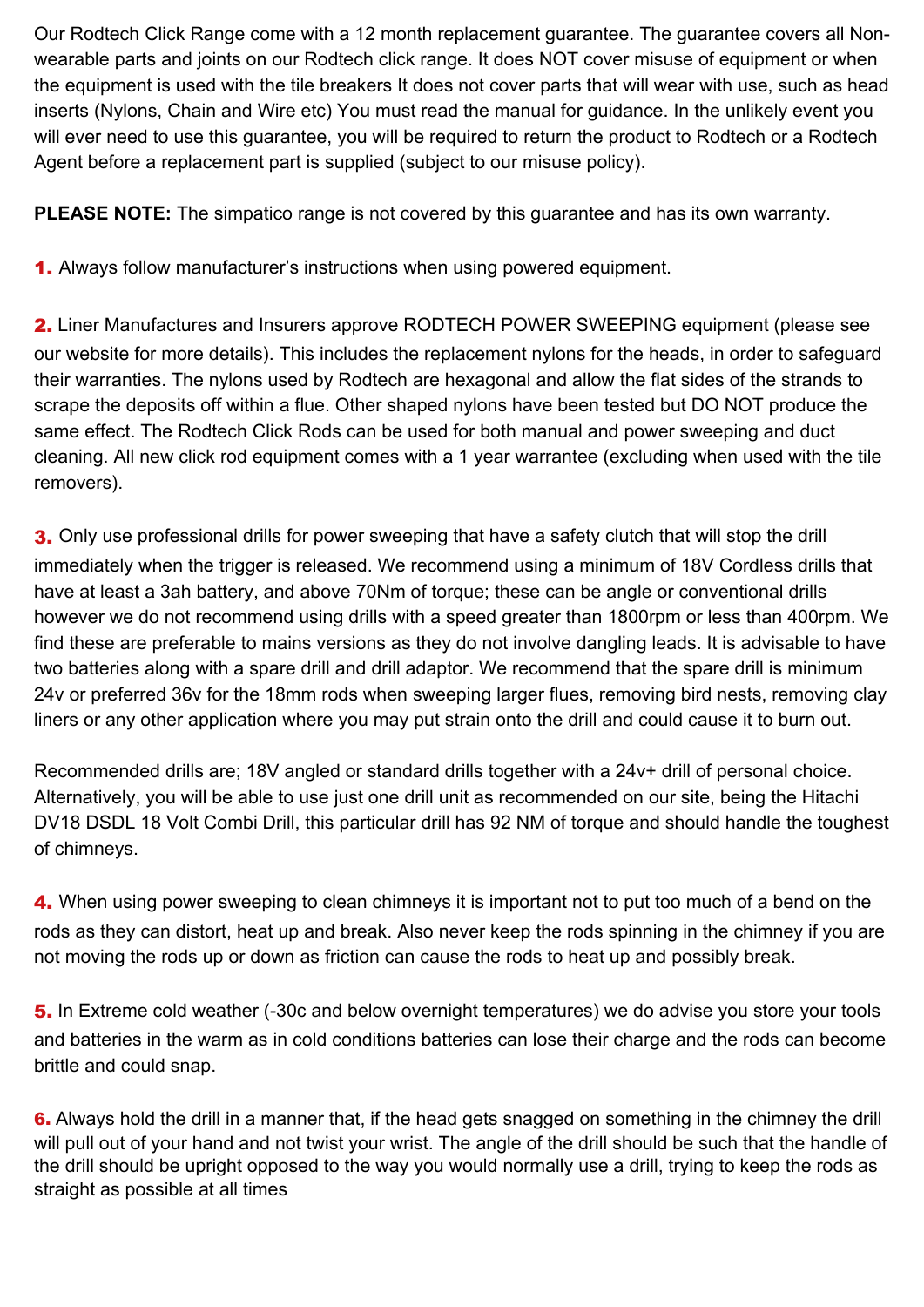7. When power sweeping, never grip the rods tightly as this could pull your gloves off your hands or burn your hands. Never allow loose clothing or material to get too close to spinning rods as any snags that may occur on the rods could catch and pull. If this should ever start to happen immediately release the power trigger on your drill and STOP. To remedy this, reverse the direction on your drill and slowly spin your drill until the catch/snag is released.

8. When connecting the rods, keep them as straight as possible to ensure a smooth action. When using the click range you will not need to depress any buttons as they have been designed to click together easily, and when they lock together they will make a click, whereas if you are using the button lock range you will have to depress the button to connect the rods to each other.

When disconnecting the rods, first remove the drill, make sure you do this as straight as possible as this will aid the easy removal, if you try and disconnect the drill without being straight it will feel as if the drill driver is stuck.

When disconnecting the rod it is important to take the weight (pressure) off the rod nearest the opening with one hand, keep the rods as straight as possible, slightly twist the rod you wish to disconnect in the opposite rotation used on the drill, and remove in a straight fashion. Trying to uncouple the rods with a bend can be very difficult and will again feel as if the rods are locked together.

The art of undoing the rods once mastered is simplicity itself. If you are finding it hard then it is down to not keeping the rods as straight as possible.

It is advised to spray the drill adaptor and the ends of the rods with PTFE dry lube or silicon spray frequently (at least daily) to keep them in tip-top condition, which will also aid disconnecting the rods and drill driver. Although our rods have brass ferrules and are non-ferrous, please remember that smokeless fuel is very corrosive & must be removed from your equipment as soon as possible as it will cause rust to ferrous metals. Never leave your equipment in a moist environment.

**9.** There are two types of drill adaptor;

**9.1.** Button less drill adaptor, for sweeping upwards.

9.2. With Button, for sweeping or breaking liners from the top down, also these are used for horizontal flues (usually ducting or industrial).

Please always ensure that the drivers are fully inserted into the drill chuck and must always be tight fitting, failure to do so will cause the drill adaptor to fail and would not be covered by under warranty.

Drill drivers are therefore regarded as a consumable item & we recommend that you always have a spare one available.

**10.** DO NOT tamper with the button connections on any of this equipment.

**11.** With traditional rods, if your brush gets stuck or you are trying to remove a nest you are limited to only being able to turn the rods one way unless you use lock tight rods which can be difficult to connect and disconnect.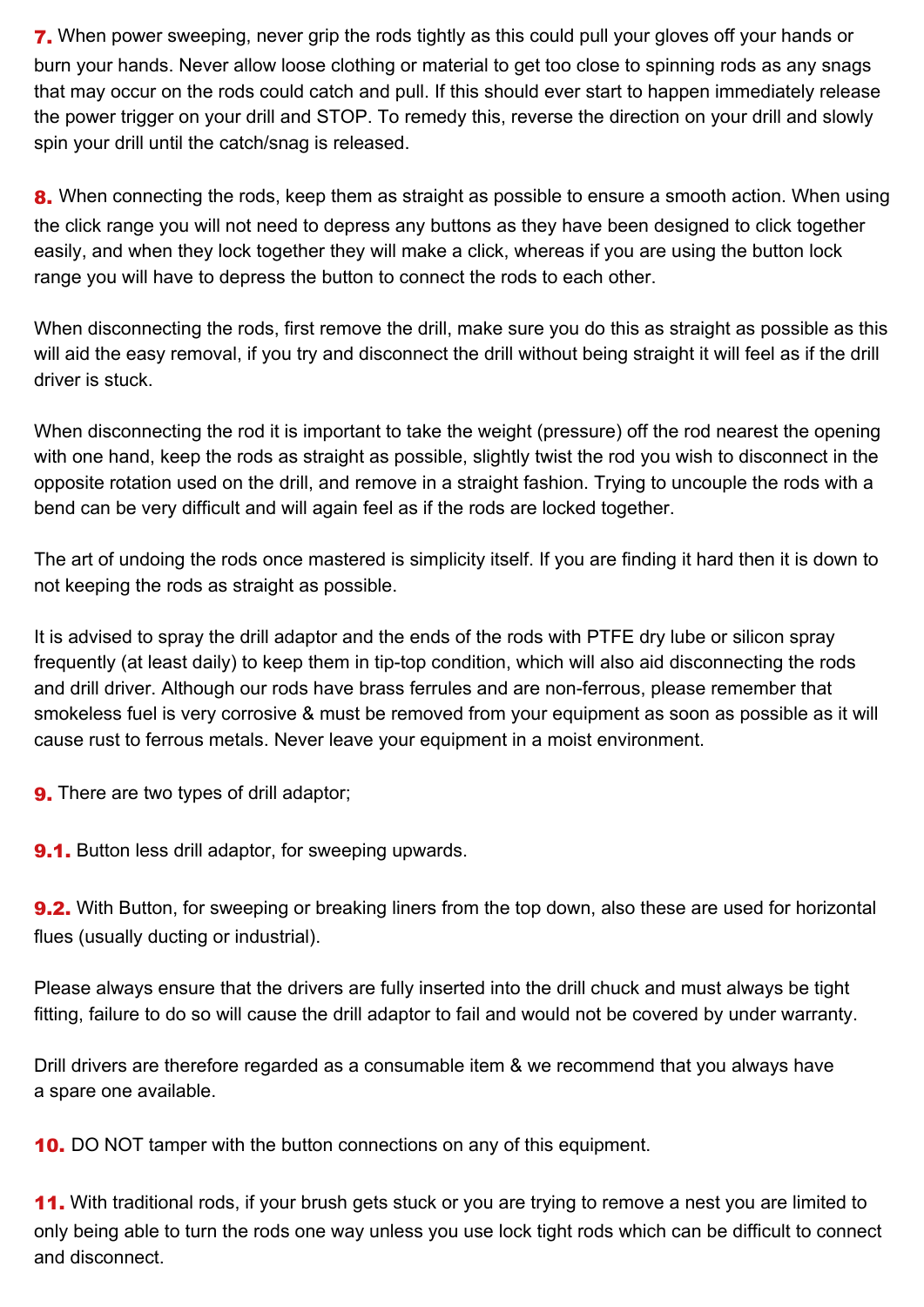12. With traditional sweeping your brush creates surface friction / tension as it passes through the chimney sometimes causing the flue to move while you are trying to sweep it. Any build up in the flue will cause the chimney to narrow and even more surface friction / tension will occur, making sweeping harder. It has been proved traditional sweeping is more damaging to the structure of the chimney (as demonstrated in our educational video on our website www.rodtechuk.com).

13. With power sweeping, the brush head utilizes centrifugal force to expand the brush to suit the flue size you are sweeping, it also centres itself and navigates corners and bends more effectively, and therefore you do not require a vast range of brushes. Because it is not a traditional brush there is minimal surface tension being created in the sweeping process as the head adjusts to fit the flue. You adjust the force of the sweeping action by increasing the speed of the drill. This has the effect of stiffening the brushing action on fast speeds and softening the brush on slower speeds. So if you are doing an older style chimney with loose or worn sides then you would use a low speed (1st gear/lowest speed), however if you are doing a heavily built up clay/ stainless steel flue then you can increase the speed giving you an increased effectiveness at cleaning.

#### **14.** There are two methods used when sweeping;

**14a.** Push the rods manually to the top of the chimney and power sweep down. On a lower speed, then back up again on the lower speed. Once you are sure that there is no damage to the liner, you can put the drill to the higher speed to remove creosote should there be the necessity. If the rods should ever be hard to get around a bend, you can use the drill on a lower speed to gently guide the rods up the flue. 14b. Power the rods gently up the flue using the lower speed (1st gear) when going up or down on the first pass of the flue, in case there is anything that could snag the head (nesting material etc) This will also help with dust control. When you are sure the flue is safe increase the speed up a gear, should you require it, and where there is creosote in the liner.

**15.** Always use the correct heads and rods for the flue you are sweeping;

A guide is given below, but further instruction on rods and heads is given later in this document;

8mm Rods (mini click system) should only be used in gas and oil flues no bigger than 5 inches (125mm).

10mm Rods (mini click system) should only be used in flues from 4 to 6 inches (100-150mm).

The Mini click range of rods only have 3 brushes that connect to them;

100mm Bio Duct bullet (a stainless stainless steel stranded brush for cleaning induction tubes in Biomass boilers). The 300mm Duct cleaning brush (2x 300mm strands), and a 450mm twin bullet brush for use with the 10mm rods.

The Click Lock rods come in;

12mm which are excellent for lined flues of 6 to 8 inches (150-200mm)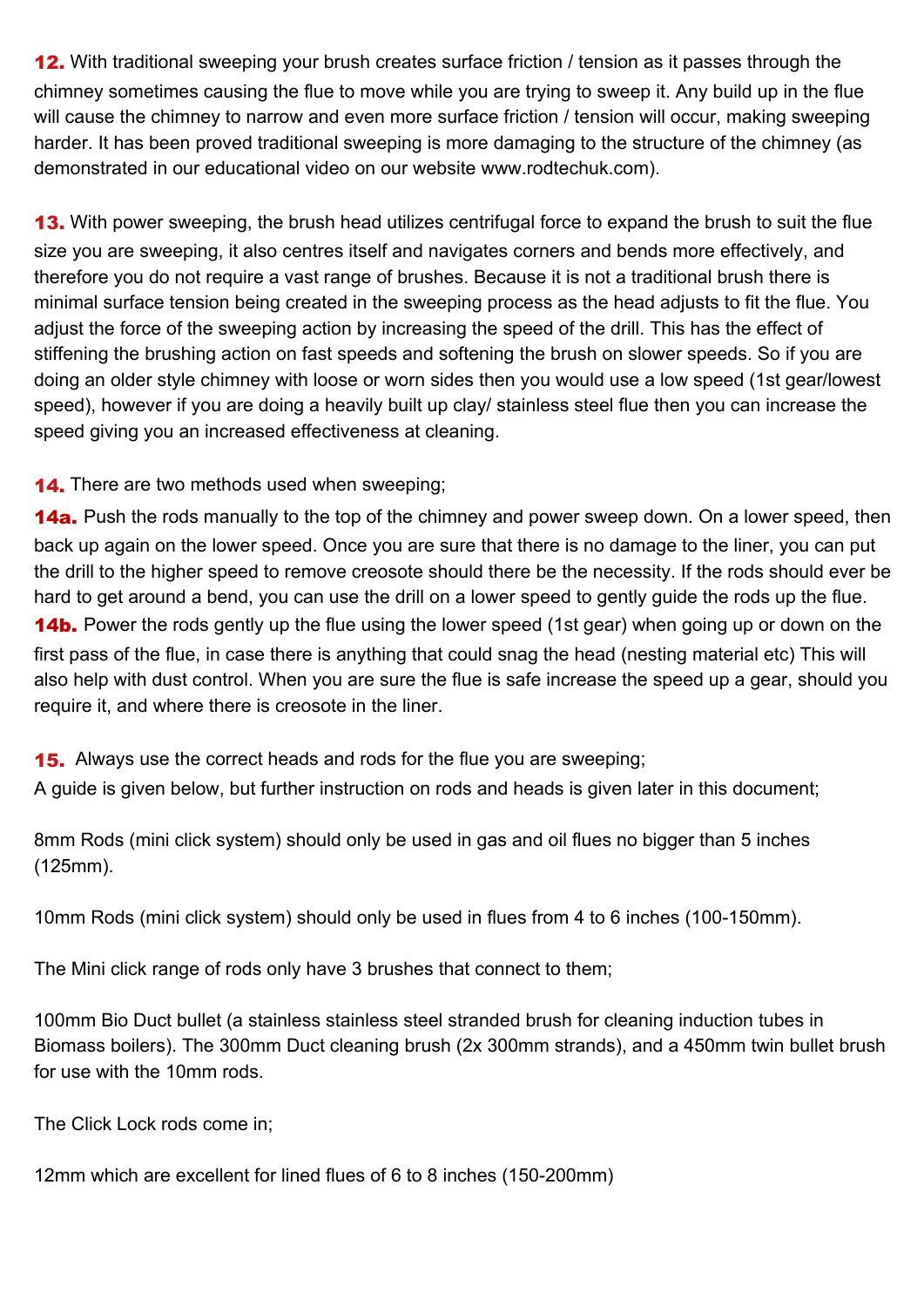15mm which are for lined and unlined flues of 8 to 18 inches (200mm- 450mm)

18mm which are for flues greater than 18 inches with or without bends (450mm+)

18mm Aluminium, which must be used on straight flues only, and must be used with the solid 18mm rods in-between each aluminium rod.

The heads come in;

100mm bio bullet head (for use with the 8mm or 10mm rods) is used for biomass tubes and duct cleaning

200mm Nest Punch, is exactly what is suggests. It is a hard-wired head that tears the most stubborn twigs and debris out of a flue. If you are using this product ensure you have your torque setting on lower than normal.

250mm button lock bullet tool less (for use with the 12mm and 15mm rods) is used for cleaning soot and dust in lined flues. This does not require tools to re-strand the head

300mm Power brush (for use with the 12mm rods) is used for cleaning soot and dust in lined flues.

300mm SuperScrub (for use with the 12mm rods) is used to remove tar in all lined flues and bird nests in stainless steel lined flues.

300mm Chain tar remover (for use with 12, 15 or 18mm rods) this has multiple uses, but must never be used in stainless steel or Furan Flex flues!

300mm bullet head (for use with the 12mm rods) is used for cleaning soot and dust in lined flues. This does not require tools to re-strand the head

300mm SuperScrub deluxe (for use with the 12mm rods) is perfect for removing heavy tar from flexible liners and to remove debris from inside the cowls

450mm twin duct bullet head is used for getting into small openings and removing soot and dust from lined flues.

550mm button lock bullet tool less) is used for cleaning soot and dust in lined flues. This does not require tools to re-strand the head

600/300mm SuperScrub deluxe (for use with 12mm or 15mm rods) this is perfect for removing debris from inside cowls, whilst still cleaning open unlined flues.

600mm Power brush (for use with 12mm or 15mm rods) is used for cleaning soot and dust from lined or unlined flues, and is less abrasive on loose lining (pargetting).

600mm SuperScrub brush (for use with 15mm rods) can be used to remove tar and bird nests in lined and unlined flues.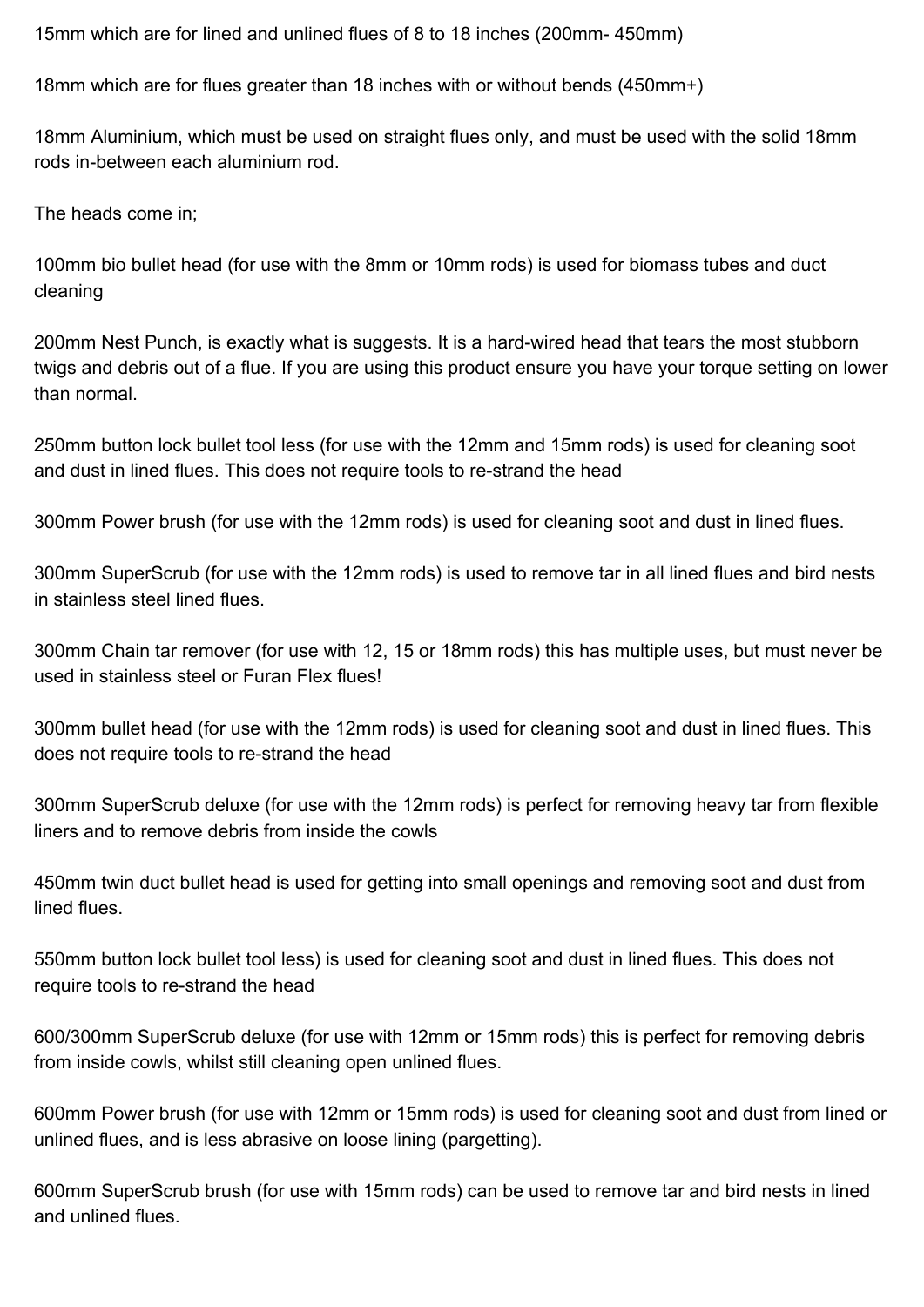600mm mid rod head (for use with 12mm 15mm and 18mm rods) is used for cleaning horizontal shafts and can help the removal of bird's nests, and if put behind a SuperScrub deluxe adds 12 more cleaning strands to the 24 on the deluxe SuperScrub.

600mm Bird nest remover (for use with the 15 and 18mm rods) this head can be used for multiple purposes but must never be used in stainless steel flues!

900mm SuperScrub brush (for use with 15mm and both 18mm rods) is used for flues and ducts greater than 18 inches (450mm).

Camera holder this attaches the camera to 12mm 15mm and 18mm rods to cctv a chimney. NEVER use this when spinning the rods.

**16.** When sweeping a square/rectangular flue ascend in one direction and descend in the opposite direction.

17. There are different coloured rods (white and black) this is to allow you to mark the first rod and any change in size within the flue so that you can adjust the speed and direction giving you a visual aid when the brush head is about to exit or there is a structural change within the flue.

**18.** When power sweeping in larger chimneys the action of sweeping clockwise pulls the brush head to the right. Likewise if you reverse the drill direction (anti-clockwise) the head will gravitate to the left.

19. In short power sweeping cleans chimneys more effectively while causing less strain on the structure of the flue, and also speeds up the sweeping process while making lighter work for you. It also reduces the need to have a van full of occasionally used brushes.

20. Although power sweeping has been proven to increase the amount of deposits that can be removed from a chimney, it is worth remembering that with this method of sweeping (as with anything new), the sweep has to adapt to it.

It is unusual to break or damage rods in the learning process with our Rodtech solid rods, provided you adhere to this manual as well as using and maintaining the equipment properly, should there be a manufacturing fault with the Click Rod joints or ferrules etc, they are covered under our 1 year guarantee.

21. When sweeping a chimney if you come to a point where the head stops, due to an obstruction, DO NOT force the brush to keep going. Simply bring the rods down 30 to 60 cm (a foot or two) change the direction of the head from clockwise to anti clockwise or vice-versa (making sure your drill is in 1st gear) and try again. This will allow the head to be re-positioned within the flue and then you should be able to carry on sweeping easily. Should this not work, there is a high likelihood that there is a nest or integral damage to the flue. You as the operative will have to make this judgment call and using the appropriate equipment (camera to CCTV, or Birds nest remover should there be evidence of twigs and debris? We stock both of these items should you require them) to solve the problem. Remember do not force the equipment.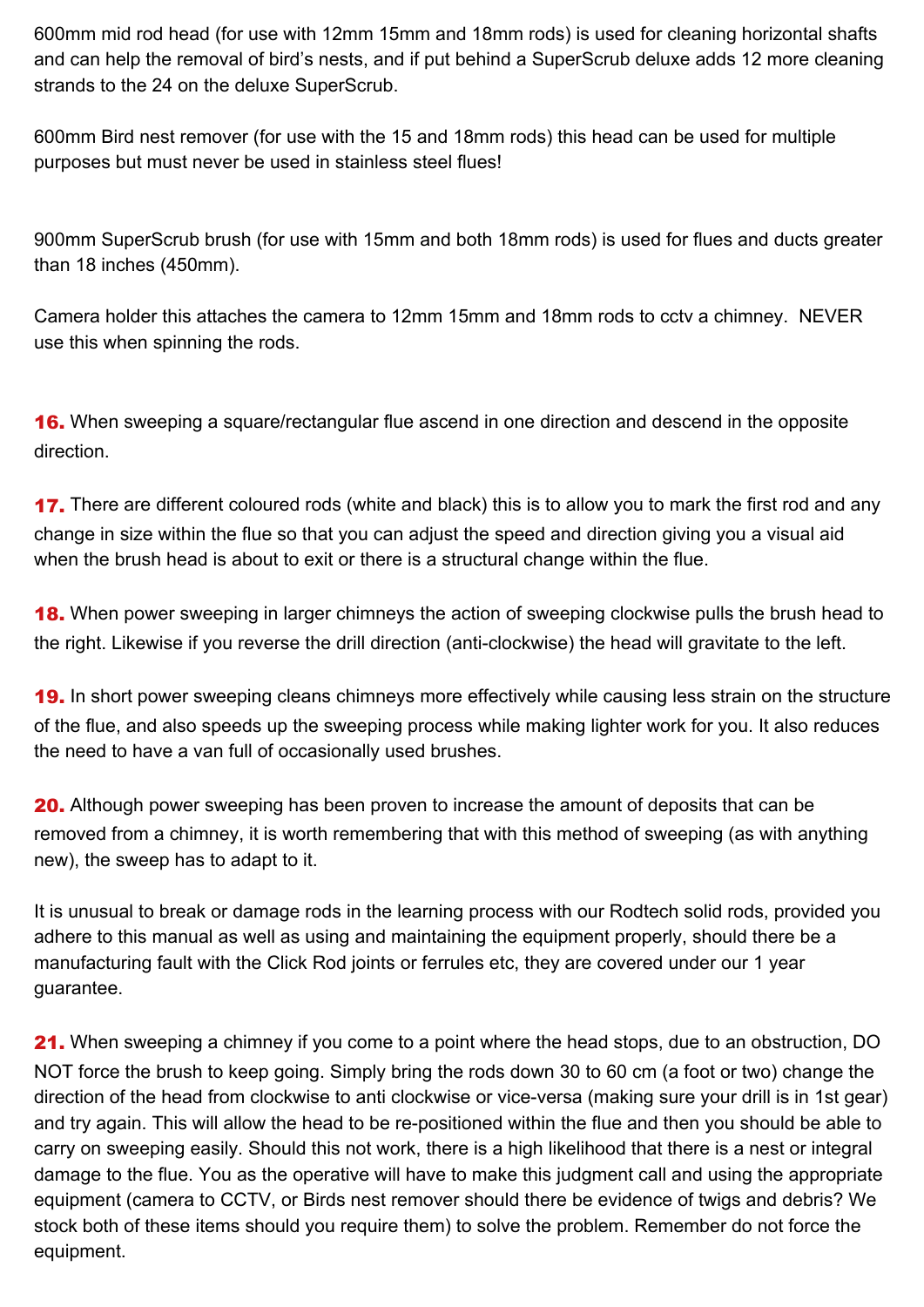22. Please ensure that any shallow slopes are cleared thoroughly as deposits accumulate in these areas. Additional passes of the heads may be required to ensure the deposits have been fully removed.

## 23. Cowls;

Some cowls can be very sharp, and the effect of spinning the rod against these objects can cut a rod. To sweep these flues it is important to try not to exit the cowl as this could damage your rod, so from the start of the job, judge the height, when you get towards the top of the flue, stop spinning the drill and check if you can see the head. If the head is not visible push the rod until you feel or hear the head hit the inside top of the cowl (now visually check). If the head has exited the hat, please judge the distance the head is out and pull the rods back into the flue manually (check again). Now the head is at the top of the flue (not out of the cowl), you can continue to power sweep downwards safely. These can be tricky, and it is your job to make sure that the flue is clear of burning by products.

24. It is advisable to check your equipment. It is good practice to maintain your van and equipment on a daily basis & have a set time at the end of each week for general maintenance and cleaning of equipment used. Make sure there are no stress marks in your rods. Make sure that the nuts are tight on the heads and that the strands are fit for use. Drills & batteries etc are clean. In short your appearance and that of your equipment and vehicle are what makes you stand apart from your competition and is a sign of a true professional.

25. This could be a new sweeping method to you and the feeling you gained with traditional sweeping will not be the same as power sweeping. It is only experience that will teach you the best way to adapt to each situation. After using the equipment for a period of time (just as traditional sweeping) the feelings of what the equipment is doing will come to you.

**26.** There are many different heads designed for the power sweeping method, which cover; Oil, gas, ducting, chimney sweeping, tar removal, bird nest removal and clay liner removal. We also have adaptors for the Click rods which enable the rods to be used for other applications.

27. To re-strand the 300mm (12") Bullet head, you must locate the grub screw, housed in the connection area at the bottom of the head. Remove this grub screw (5mm hex) to release the existing Co-polymer strands, remove the strands. Thread the new Co-polymer strand into the top hole as illustrated, and then bend the strand, so that the Co-polymer is centralised and allows the second strand to be pushed into the lower hole easily. Repeat the bending of the Co-polymer to locate it centrally, some people find it easier to use a tape measure for greater accuracy.

Remember that if the strands are not centralised the head will be off balance and could cause a juddering motion, the head is designed to allow a moderate deviation from the exact centre, so you can use your eye should you feel confident. Finally tighten the grub screw with an Allen key and your Bullet head is now ready to use.

28. To re-strand the 450mm (18") Twin Bullet head please follow the same instructions as the 300mm Bullet (Item 27).

29. To Re-strand the 250mm or 550mm Bullet Head, simply get a pair of grips and pull the existing stranding straight out. To replace the strands, fold the length of strand in half and grip as to form a crease in the centre of the strand and use the grips to help you do this.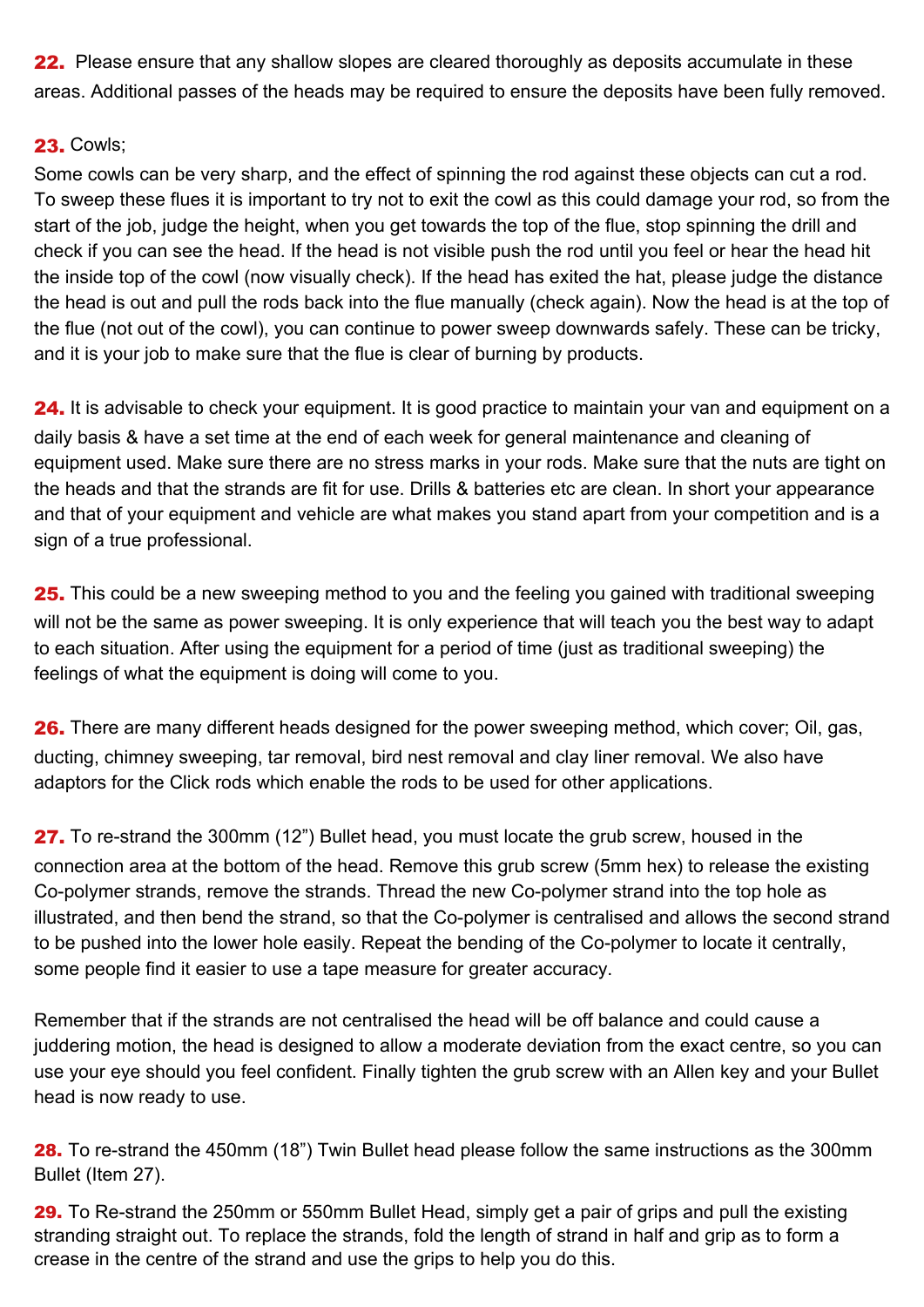Put the ends of the strands (horizontally) in each hole and pull until the strand is fully locked in. Do the same on the opposing side so that the strands are balanced. Repeat this process for all six strands and the head is now re-stranded.

30. 300mm Power Sweeping Brush. This 300mm (12") head is designed to allow you to do the day-today cleaning of flues from 150mm to 200mm (6" to 8"). The design has a unique feature in that it can fit through a narrow gap such as bolted in throat-plates and dampers, which have been fitted in stoves and flues sometimes without sweeping access points. It also can fit through most firebox openings without the need to remove the plate. The whip heads contain co-polymer strands, which aid the sweeping of chimneys cleanly. The strands are six sided strands, which generate flat sides to enhance the cleaning process. As the heads can turn clockwise and anti-clockwise they are able to cover small chimneys with ease. The co-polymer strands are very simple to replace (see separate illustrations on how to re-strand later in this document), so the tool can be used for years to come which makes them far more cost effective than the tradition brush equivalents. The speed of the drill determines the force generated to clean the chimney. It is always advised to use low speeds in pre 1966 chimneys (rendered flues), and to always use battery power tools to safe guard yourself.

31. To re-strand the 300mm or 600mm Power Sweeping Brush you will need a 13mm spanner or ratchet and a small bottle of Loctite 243 thread locker or similar.

Firstly unscrew ball end, this will be tight as it has thread locking glue on it to hold it in place. Should you find it very difficult, wrap the ball in a small amount of cloth and use mole grips or vice to turn this off.

Use your 13mm spanner to remove the nut and it will then separate into 5 component parts. Using your Rodtech replacement strands follow the steps as illustrated below. You will need to gently hold both ends of the strands together to give you an approx. midpoint, and then place in the appropriate channels as shown. The groves on the central cylinder have been designed so that they will grip the replacement strands in place, making this a simple process.

The cylinder now holding the strands can be placed on the ferrule spindle. Remember that the cylinder can only go one way round as the pins have to locate. Making sure that the pins have slotted in correctly, now replace the nut, and tighten with your spanner. If you do not feel that the strands look equidistant, you can use a tape measure to check, prior to totally tightening the nut. You must now drip some Loctite 243 or equivalent onto the thread, and locate your ball end back on. Without this thread lock your ball end could fall off. If you are replacing the stainless steel strands of the bird nest remover or nest punch follow the same procedure as described above. If you are replacing the chain, then the chain has to be located at the end of the chain and not in a central position.

**32.** 600mm Power Sweeping Brush. This 600mm (24") head is designed to allow you to do the day-today cleaning of flues greater than 200mm (8" & greater). The design has a unique feature in that it can fit through a narrow gap such as bolted in throat-plates and dampers, which have been fitted in stoves and flues sometimes without sweeping access points. It also can fit through most firebox openings without the need to remove the plate. The heads contain nylon strands, which aid the sweeping of chimneys cleanly. They are six sided strands, which generate flat sides to enhance the cleaning process. As the heads can turn clockwise and anti-clockwise they are able to sweep small chimney flues with ease. The nylon strands are very simple to replace (see section 30 on how to re-strand), so the tool can be used for years to come which makes them far more cost effective then the tradition brush equivalents. In Flues greater than 450mm (18") you must ensure that you use one direction going up the flue and the reverse on its decent (clockwise/anticlockwise) you may also have to repeat this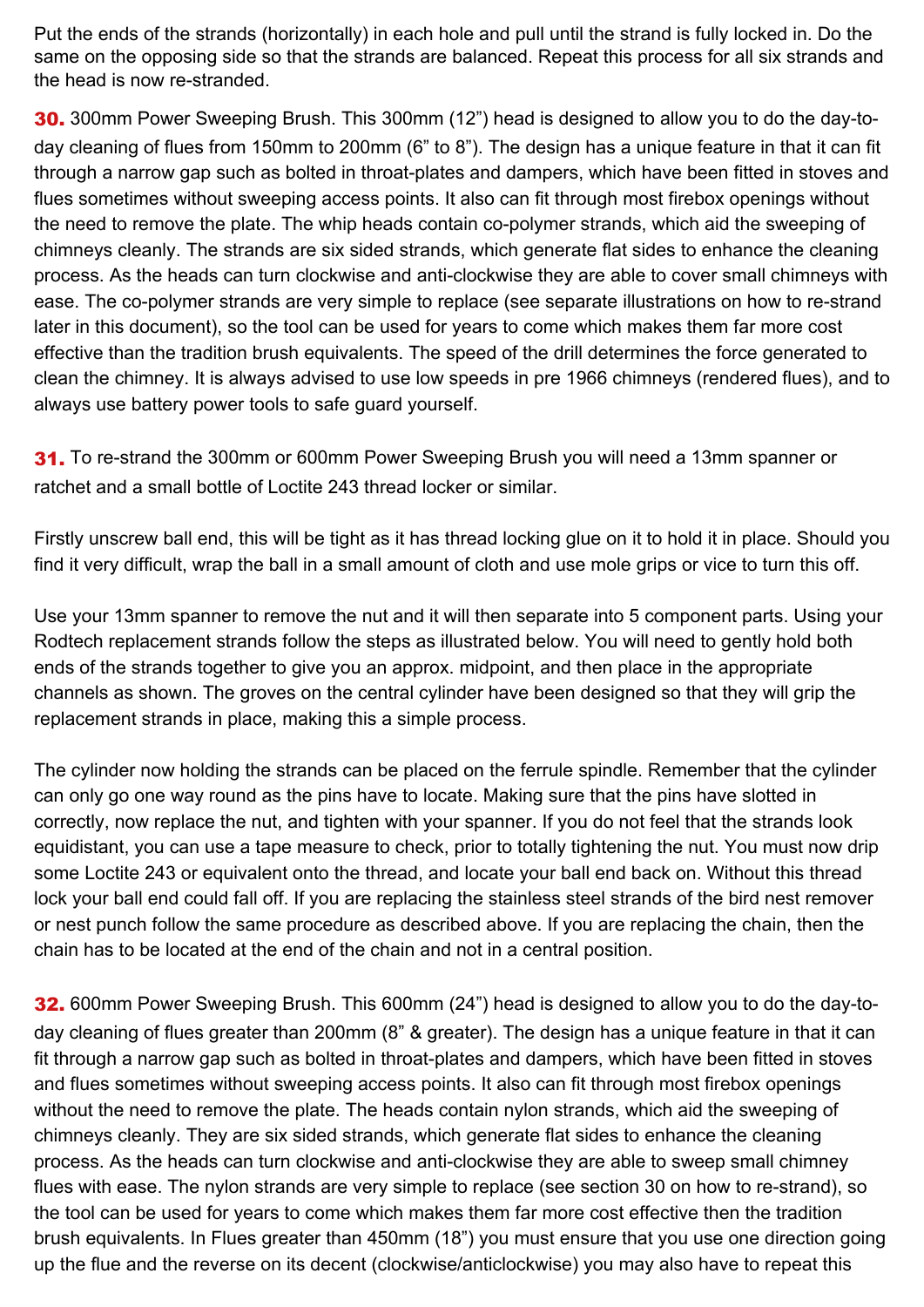process a couple of times. The speed of the drill determines the force generated to clean the chimney. It is always advised to use low speeds in pre 1966 chimneys (rendered flues), and to always use battery power tools to safe guard yourself.

33. The Super Scrub heads come in three sizes, 300mm (12"), 600mm (24") and Inglenook 900mm (36"). They are strung differently; the 300mm head has strands going sideways while the 600mm and 900mm head has strands going up and down.

34. The smaller Super Scrub head (300mm) is designed for sweeping flues attached to appliances such as wood burners and multi-fuel stoves etc. The Medium Super Scrub head 600mm is for all other flues, with the exception of extremely large flues where the 900mm Inglenook SuperScrub is advised. The head size should be chosen according to the flue you are sweeping. Please refer to the guide given with each rod size towards the back of this Document in section 46.

How to re-string your SuperScrub head

**35.** Chain Tar remover. This head is designed to clear tar and creosote within round clay lined flues and chimney pots.

# THIS MUST NOT BE USED IN STAINLESS STEEL LINERS, FURAN FLEX LINERS OR OTHER FRAGILE FLUES.

It is advised that in tarry flues with a build-up of creosote it is very likely that cold spots will be particularly choked. It is advised that you use the chain tar remover to remove these deposits usually found in the chimney pot.

This is not designed for general power sweeping, Warning this product may cause structural damage to the chimney if not used in correct application and with caution.

36. The Bird nest remover can also be used as a tar/creosote remover within unlined flues and lined

flues. This product must never be used within stainless steel liners.

**37.** The bird nest remover & nest punch.

## THIS MUST NOT BE USED IN STAINLESS STEEL LINERS.

The Tips of the stainless steel strands have been welded to protect the user and allow longer use of this product, however with use they can unwind and will be sharp! Handle with caution as these can cut and leave metal splinters if not handled with care! The bird nest remover should remove a bird's nest with ease

38. When using the nest punch, **YOU MUST USE** your torque control, and set it low enough that if the tool snags in a nest it does not snatch your hand, as this could injure you.

39. When using the Bird nest remover or nest punch, be advised that the nesting material can drop down the chimney and reform behind the brush head, so try and make sure that you remove the nest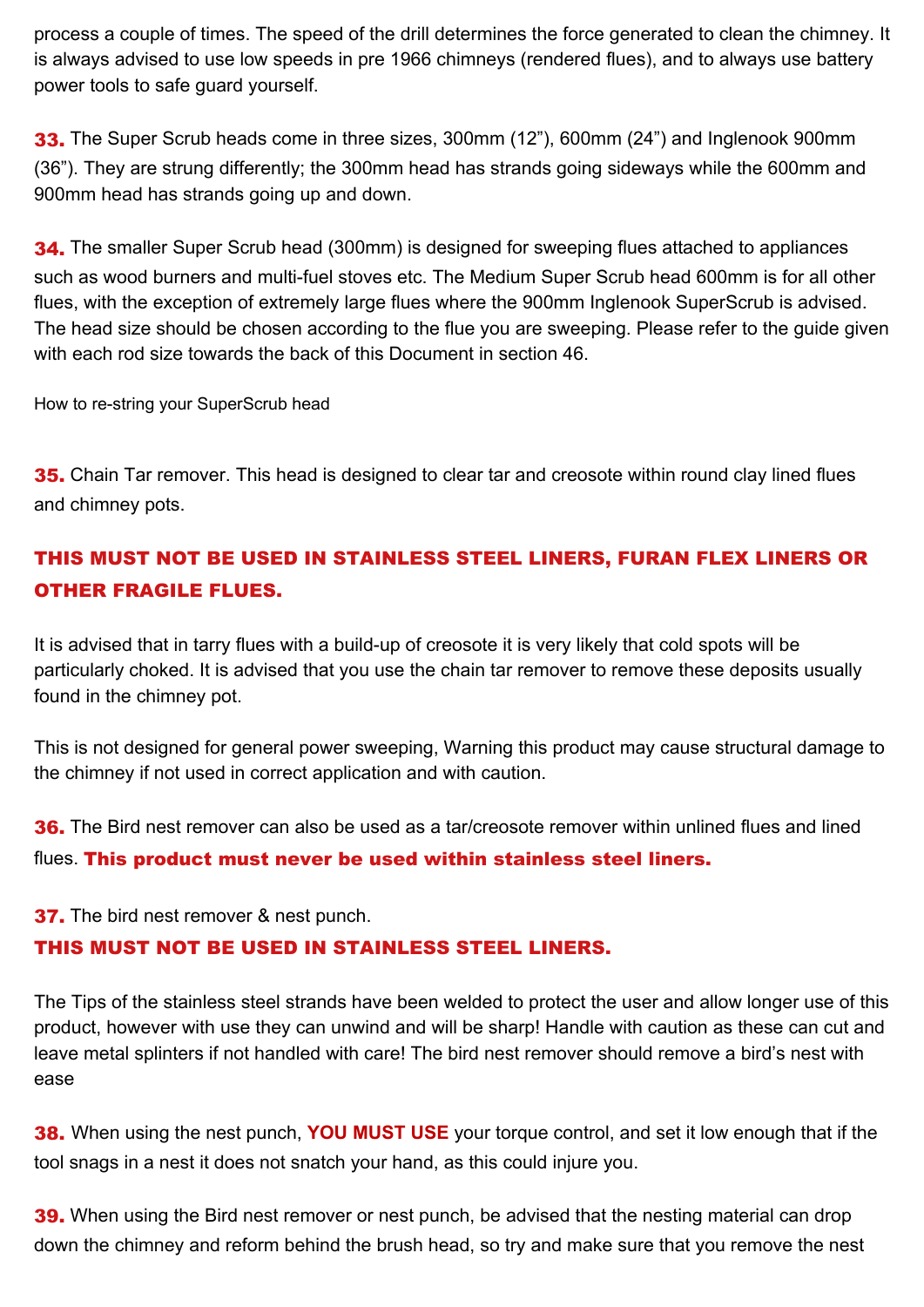slowly making sure that the nest debris clears all the way down before removing more. With the Click Rod system you can purchase additional mid-rod heads to aid in the smooth removal of a nest.

40. All birds their nests and eggs are protected by law: The Wildlife & Countryside Act of 1981. This makes it an offence, with certain exceptions, to deliberately take, damage or destroy the nest of any wild bird while it is in use or being built. It is also illegal to take or destroy the egg of any wild bird. The maximum penalty that can be imposed for an offence under the Wildlife and Countryside Act - in respect of a single bird, nest or egg - is a fine of up to £5,000, and/or six months' imprisonment.

The Wildlife & Countryside Act 1981 is one of the most important pieces of Wildlife legislation in this country.

It states it is an offence to:

- Intentionally kill, injure or take any wild bird
- Intentionally take, damage or destroy the nest of any wild bird while that nest is in use or being
- built
- Intentionally take or destroy an egg of any wild bird.

If you are unsure there is a nesting Jackdaw, then the best advice is to wait until the end of August - September. The breeding season for Jackdaw's is April - July.

They only have one brood so if they lay early in April incubation takes 20 days. The nestlings then fledge at 32 - 33 days, so the first weeks of June would be when you would see the Juveniles.

If they were late breeders in July then the nestlings would fledge late August early September.

Due to this fact Bird nests should only be removed between Mid-September through to the end of March.

41. You can kill some wild birds during the nesting season, but only those listed on the WML-GL05, these include; crows, collared doves, jackdaws, jays, magpies, pigeons (feral and woodpigeon) & rooks

You must be able to prove the reason why you have removed the nest and eggs etc (I.E. a health and safety reason).

42. To re-strand the bird nest remover and nest punch, please see how to re-strand the Power sweeping brush 300mm and 600mm in section 31.

43. Small clay liner removing tool. This 100mm x 100mm (4" x 4") small clay liner removing tool attaches ideally to the 1M x 18mm rods. This product removes the clay liner by breaking it to pieces. Ideal size of flue for removal is 150mm (6") to 200mm (8"). Must be used with care and dust control.

When using the clay liner removing tools it is recommended that you use a 24 or 36v cordless drill together with the 18mm Liner Breaking Rods.

Due to the weight and the speed in which the clay liner tools are used, you must always slow down the speed of your drill when stopping, thus avoiding snapping rods unnecessarily. The forward momentum of the weight on the end of the rods can be so great as to snap the rods or even pull the drill out of the operators' hand. It may be advisable to allow for a rod replacement within a quote of this type of work.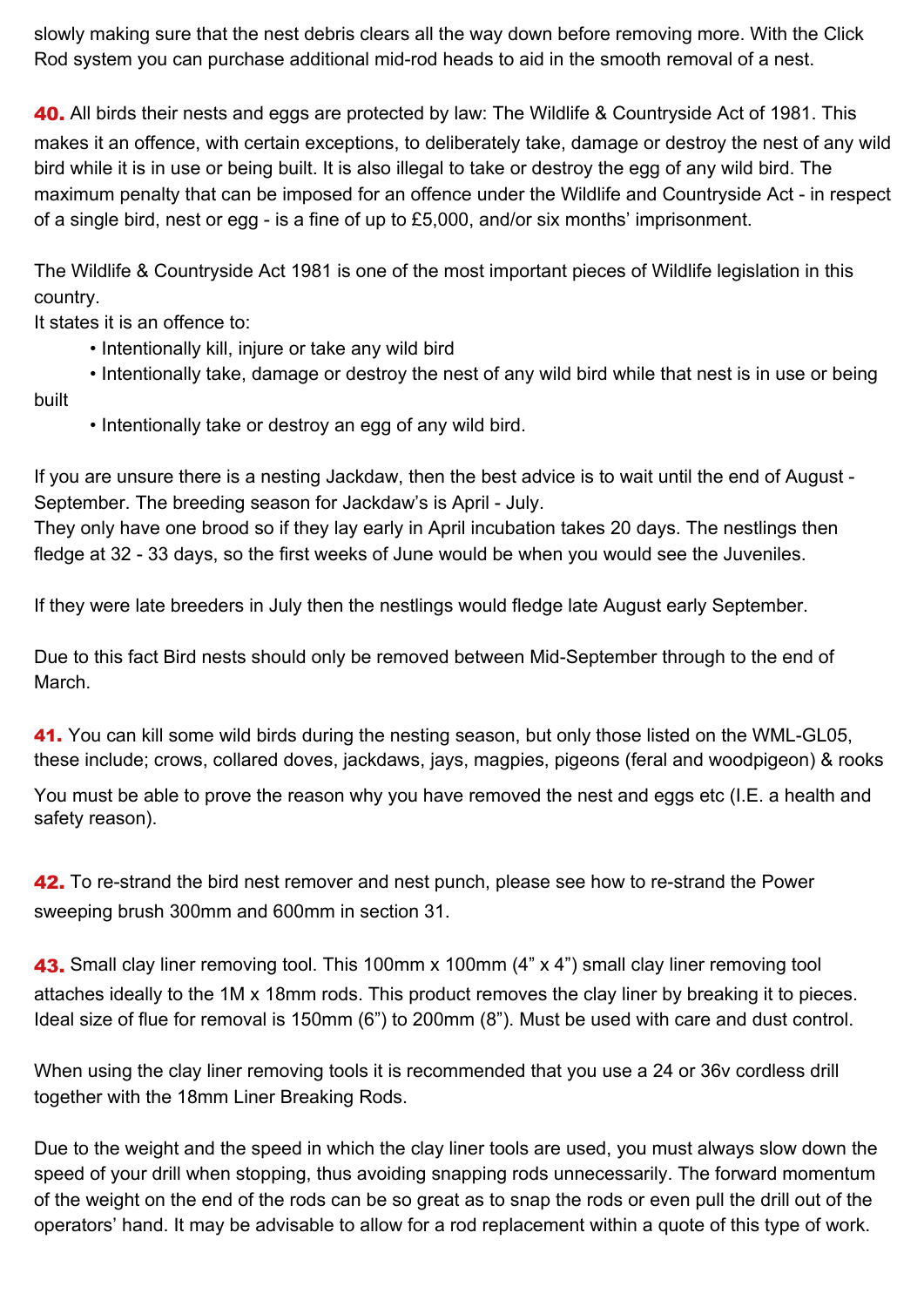44. Large clay liner removing tool. This 100mm x 150mm (4" x 6") Large clay liner removing tool attaches ideally to the 1M x 18mm rods. This product removes the clay liner by breaking it to pieces. Ideal size of flue for removal is 200mm (8") and above. Must be used with care and dust control.

When using the clay liner removing tools it is recommended that you use a 36v cordless drill together with the 18mm rods.

Due to the weight and the speed in which the clay liner tools are used, you must always slow down the speed of your drill when stopping, thus avoiding snapping rods unnecessarily. The forward momentum of the weight on the end of the rods can be so great as to snap the rods or even pull the drill out of the operators' hand. It may be advisable to allow for a rod replacement within a quote of this type of work.

45. The retrieval tool is to aid in the removal of bird nests and can also be used to retrieve rods and brushes that customers may have lost in chimneys.

# THIS ATTACHMENT MUST NOT BE USED WITH A DRILL AS IT CAN SNAG INSIDE A CHIMNEY AND CAUSE DAMAGE.

46. In the Click range there are 6 different sizes of rods available for rotary power sweeping. The 8mm and 10mm are a mini click system. 12-18mm are Click Lock. You can use an 8mm rod as a leader on the 10mm rod. The 12mm as a leader for 15mm rods, and 15mm as a leader for the 18mm.

47. 1M x 8mm Solid Mini Click lock rod for use in gas/oil/lint and small ducted flues. This extremely flexible and versatile rod enables you to efficiently clean up to 125mm/5 inch oil/gas and other ducting flues with the appropriate Mini Click attachments.

48. 1M x 10mm Mini Click Lock Rod. These highly flexible and hard wearing solid section rods are ideally suited to the same applications as the 8mm Mini Click rods but offer slightly more rigidity making them ideal for use in biomass boiler tubes using the 100mm steel Bio Duct cleaning brush. The rods should not be used in flues greater than 6 inches (150mm).

49. 1M x 12mm Solid Click Rod. These highly flexible and hard wearing solid section rods are ideally suited for flues and ducting within a range of sizes from 150mm (6") to 200mm (8"), such as lined appliances. They can be used with a verity of attachments for power sweeping/cleaning.

50. 1M x 15mm Solid Click Rod. These flexible and hard wearing solid section rods are ideally suited for flues and ducting within a range of sizes from 150mm (6") to 450mm (18"), usually open fire flues. They come with a verity of attachments for power sweeping/cleaning.

51.1M x 18mm Solid Click lock Rod. These minimal flex and hard wearing solid section rods are ideally suited for flues and ducting with a range of sizes upwards of 450mm (18 inches) mainly inglenooks. They come with a verity of attachments for power sweeping/ cleaning. These rods are also used for breaking old or damaged clay liners by the use of the Tile breaker attachments.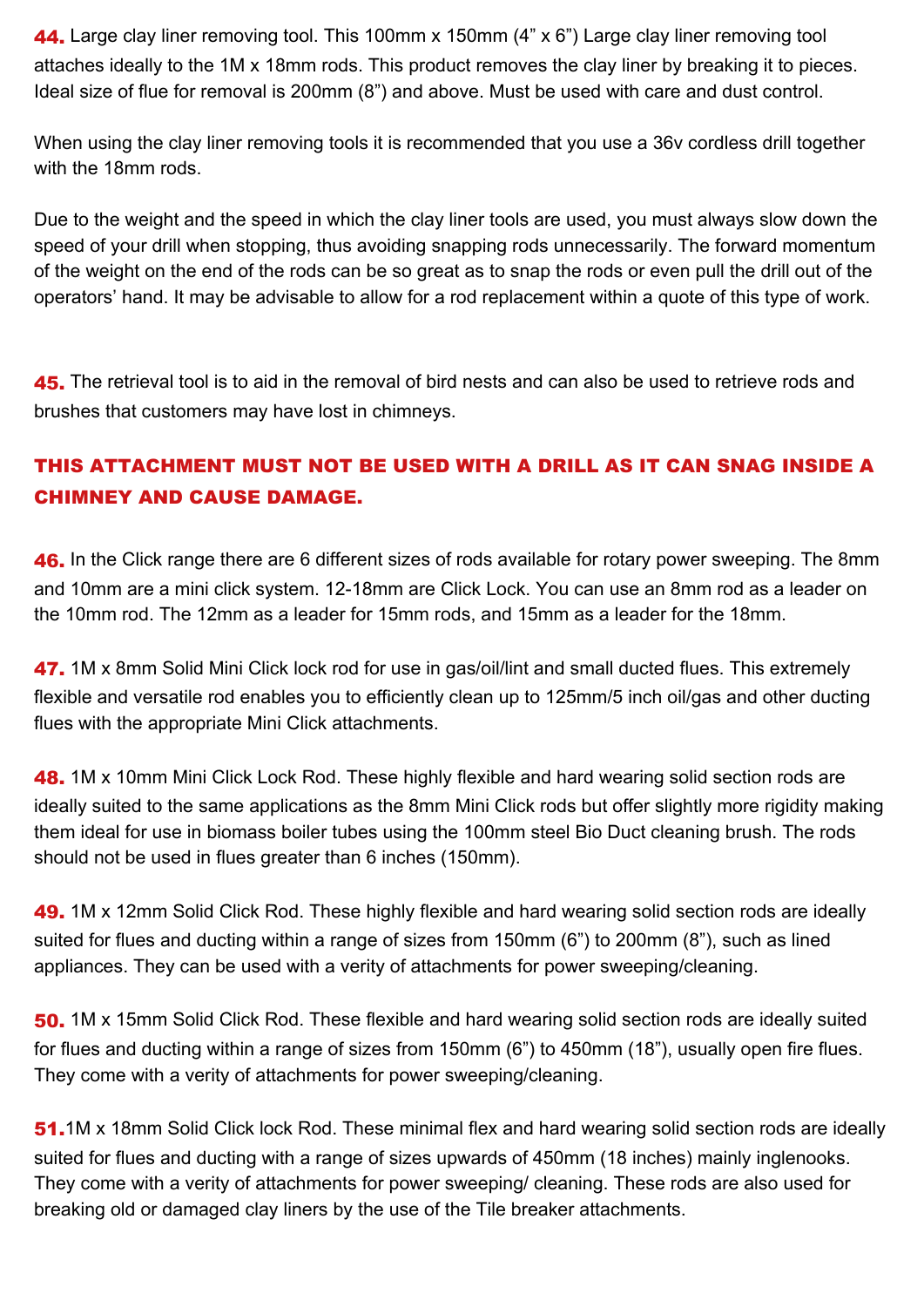These rods are best used with a high torque 36v Drill when used with the tile breaker attachments or in very tall or very wide chimneys.

52. 1M x 18mm Aluminium Click Lock Rod. These Aluminium rods are ideally suited for flues and ducting with a range of sizes upwards of 600mm (24 inches). When confronted by a large flue, such as an inglenook, (600 mm/24 inches and above) you MUST use this rod together with the Rodtech Click 18mm x 1000mm Solid Rod. When using this rod in conjunction with the 18mm solid rods, you must start with the solid rod, then every other rod must be either solid or aluminium. Should you try and use just aluminium rods, these will shake causing skittering and will possibly break quickly.

**53.** The Rodtech Click to Quarter Inch Whitworth Adaptor is to allow quarter inch Whitworth brushes to be used with Rodtech Click rods should the operator desire to manual sweep. It comes with a grub screw so that you can secure your desired brush to the adaptor to be able to turn your Rodtech Click rods clockwise and Anti-clockwise when manually sweeping providing the grub screw has been tightened sufficiently. Traditional brushes should never be used when power sweeping and should only be used for manual sweeping.

54. There are many methods of dust control that can be used with power sweeping, however we only advise on 3; Inflation bags, Sponge blocking system, and lastly sheets and poles method. We stock the sponge blocking systems and sheets and poles. We also run training courses on all aspects of rotary power sweeping including dust control.

55. If you are sweeping wet or dirty flues where the rods could exit the flue and dirt be spun, it is advised to hold a piece of towelling or cloth in the flat of your hand and clean the rods as they exit the flue.

**56.** The Rodtech Chimney Rod Guide is designed to make sweeping easier and cleaner.

With this piece of equipment the rod travels through the tube and the vacuum fits on the side of the T piece to insure better dust control it also helps protect your rods from damage.

Dimensions 80 cm long (31.5 inches) internal diameter (30mm 1.25 inches)

How to use:

- Put the rod into the rod guide.
- Attach the brush head.
- Put the brush into the flue.
- Slide the rod guide into the flue.
- Use standard dust control as you would usually but with the vacuum tube on the rod guide.

57. As with any new technology the best practice guide as it stands is just that BEST PRACTICE. The guide will always be updated and adjusted as and when improvements can be made. But it does not eliminate the risk of hazards occurring. It is ultimately down to you the sweep to use the power sweeping method in

a responsible manner.

We believe once you have tried power sweeping and adapted it to your own requirements you will be